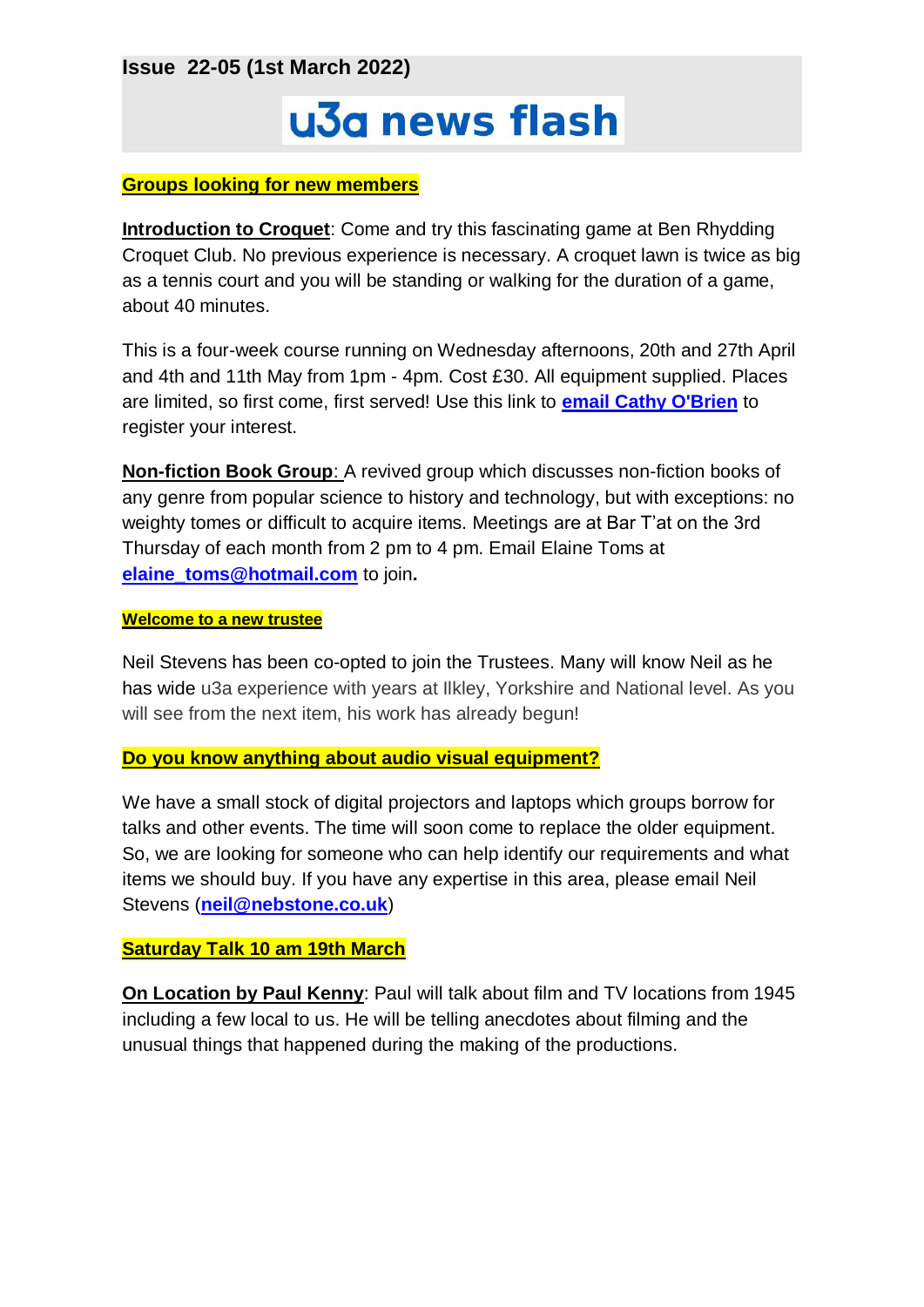## **Raising the profile of u3a in Addingham**

There will be a drop-in at the Hub on Main Street Addingham 10:30 am to 12 noon on Friday 1st April. **[More details on this link.](https://ilkleyu3a.org/event-4711391) During the drop-in there will be a draw to win a £25 book token**.

**[Use this link](http://ilkleyu3a.org/#HQUIZ)** to see mystery pictures of Addingham on our website. Have a go at identifying each location and click on any image to see if you've got it right. Then read on to see how you can win the book token!

### **Raising the profile of u3a in Otley**

**[Select here](https://ilkleyu3a.org/Around-The-Area)** to reach the page on the website that highlights activity in the areas around Ilkley. Select the link to Otley and you can see a list of all the groups based in the town.

#### **u3a teams up with Specsavers**

An interesting initiative in which u3a members have created tutorials as part of a new series with Specsavers highlighting the benefit of sharing skills between generations. Read more and listen to the latest u3a podcast by **[selecting this](https://mailchi.mp/e035f1486b71/u3a-mailing-18-02-22-u3a-tutorials-with-specsavers?e=7417efadce)  [link.](https://mailchi.mp/e035f1486b71/u3a-mailing-18-02-22-u3a-tutorials-with-specsavers?e=7417efadce)**

### **Nostalgic thoughts and images**

The website team have just received a selection of cartoons and images that made us realise just how things have changed in the past few years. There's a corner of the website just made for these. **[Select here for a trip down memory](https://ilkleyu3a.org/Member-Memories-Menu)  [lane](https://ilkleyu3a.org/Member-Memories-Menu)** where you will find these images and other nostalgic content.

#### **The quirky humour page**

Some new contributions in the past few weeks. Keep them coming. **[Select here](https://ilkleyu3a.org/Lockdown-Support-Quirky-Humour)  [for the latest additions to the collection.](https://ilkleyu3a.org/Lockdown-Support-Quirky-Humour)**

## **The Ilkley scrap book**

All editions are now stored on a virtual bookshelf. **[Select here](https://ilkleyu3a.org/resources/Documents/PDF-Flip/bookshelf-Scrapbooks.html)**, take a volume off the shelf as you would in a library and read the content by flipping through the pages just like a book. If the print is too small, just zoom in.

The latest edition takes us to 1981 with the opening of Clarke Foley, plans to take Ilkley away from the control of Bradford and a fire at Hillards Supermarket (Tesco)

## **More talks via Zoom**

.

These are provided by our parent body, the Third Age Trust. But because they are nationally available, early booking is advised. You can see the full range and subscribe for updates **[on this link](https://www.u3a.org.uk/events/educational-events)** which takes you to the Third Age Trust website.